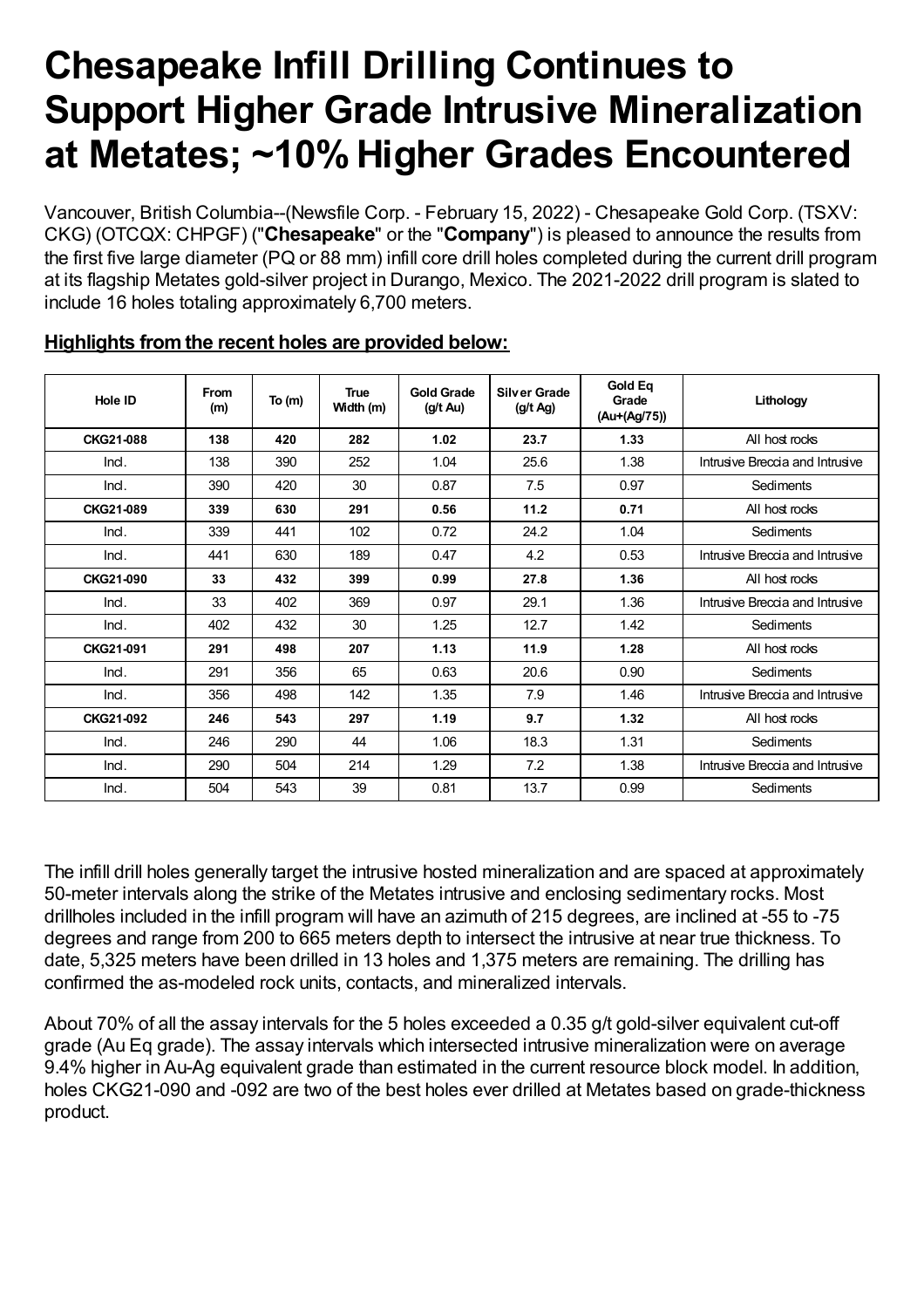

**Cross Section - CKG21-090 & CKG21-092**

To view an enhanced version of this graphic, please visit: https://orders.newsfilecorp.com/files/752/113781\_aedf6a8a04246963\_004full.jpg

A plan map showing drill hole locations, two geological cross sections and the complete assay data are available at https://chesapeakegold.com/wp-content/uploads/2022/02/Chesapeake-Gold-Corp-TSXV-CKG-OTCQX-CHPGF-2022.02.15-Metates-Infill-Drill-Results-Appendix-Final.pdf. Drill assay results from the remaining holes in the infill drill program will be released on a timely basis once the results become available.

Alan Pangbourne, President & CEO, states: "We are very pleased to see that these 5 infill holes continue to support our belief that the intrusive continues to be materially higher grade than previously modeled and should have a very positive impact on the new block model, mine plan and PFS. We expect to complete this infill drilling program by the end of March."

## **Sample Preparation, Analysis and QA/QC Program.**

All the assays reported by Chesapeake in this news release are from PQ drill core which were logged and sampled in a secure storage facility located at the Metates project. PQ core was cut using disc rock saws and a representative one-quarter sample was selected for assay. Core samples were sent to the ALS Global facility in Zacatecas City, Mexico for preparation with assay pulps subsequently sent to ALS labs in Reno, USA and Vancouver, Canada for analysis. ALS Global is an accredited mineral analysis laboratory.

All core samples, generally at 3 metre sample intervals, were prepared using a method whereby the entire sample was crushed to 90% passing -2mm, a split subsample of 1000 g was pulverized to better than 85% passing 75 microns and then a 250 g pulp was taken.

Samples were analyzed for gold using 50 g fire assay fusion with an ICP finish (Method Au-ICP22). Silver and other elements were analyzed by 4 acid digestion with a ICP finish (Method ME-ICP61). Gold (>5 ppm) and silver (>100 ppm) over limits were analyzed by fire assay and gravimetric finish.

Core sample duplicates, preparation (crush and pulp) duplicates and certified standards and blanks from CDN Resource Laboratories were inserted into the samples stream as part of the sampling protocol for the QA/QC program.